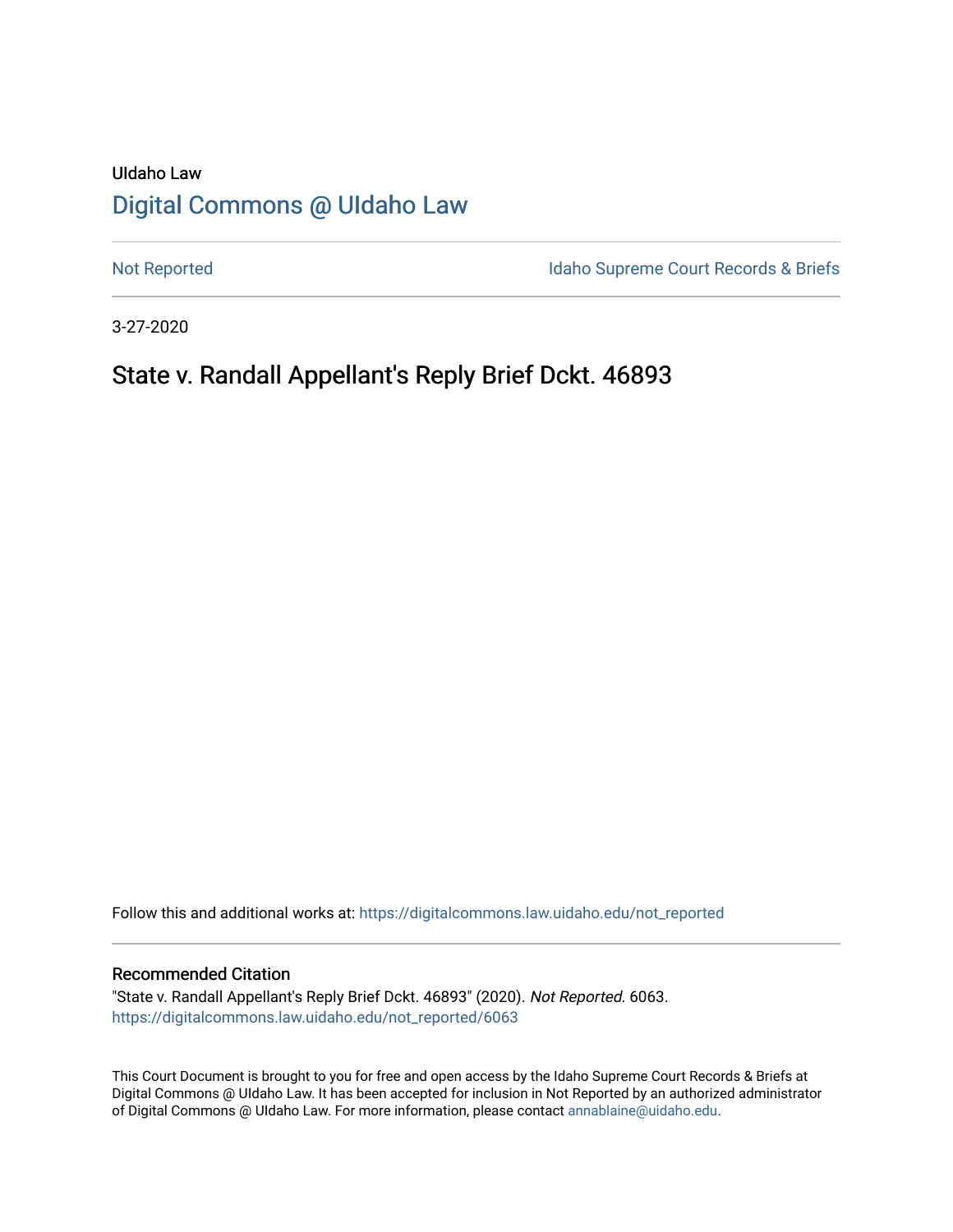Electronically Filed 3/27/2020 11 :54 AM Idaho Supreme Court Karel Lehrman, Clerk of the Court By: Brad Thies, Deputy Clerk

### IN THE SUPREME COURT OF THE STATE OF IDAHO

) ) ) ) ) ) ) ) )

STATE OF IDAHO,

Plaintiff-Respondent,

v.

JACOB STEELE RANDALL,

Defendant-Appellant.

NO. 46893-2019

BANNOCK COUNTY NO. CR-2017-10456

REPLY BRIEF

### REPLY BRIEF OF APPELLANT

APPEAL FROM THE DISTRICT COURT OF THE SIXTH JUDICIAL DISTRICT OF THE STATE OF IDAHO, IN AND FOR THE COUNTY OF BANNOCK

> HONORABLE ROBERT C. NAFTZ District Judge

ERIC D. FREDERICKSEN State Appellate Public Defender I.S.B. #6555

SALLY J. COOLEY Deputy State Appellate Public Defender **I.S.B.** #7353 322 E. Front Street, Suite 570 Boise, Idaho 83702 Phone:(208)334-2712 Fax: (208) 334-2985 E-mail: documents@sapd.state.id.us

**ATTORNEYS FOR DEFENDANT-APPELLANT**  **KENNETH K. JORGENSEN**  Deputy Attorney General Criminal Law Division P.O. Box 83720 Boise, Idaho 83720-0010 (208) 334-4534

ATTORNEY FOR PLAINTIFF-RESPONDENT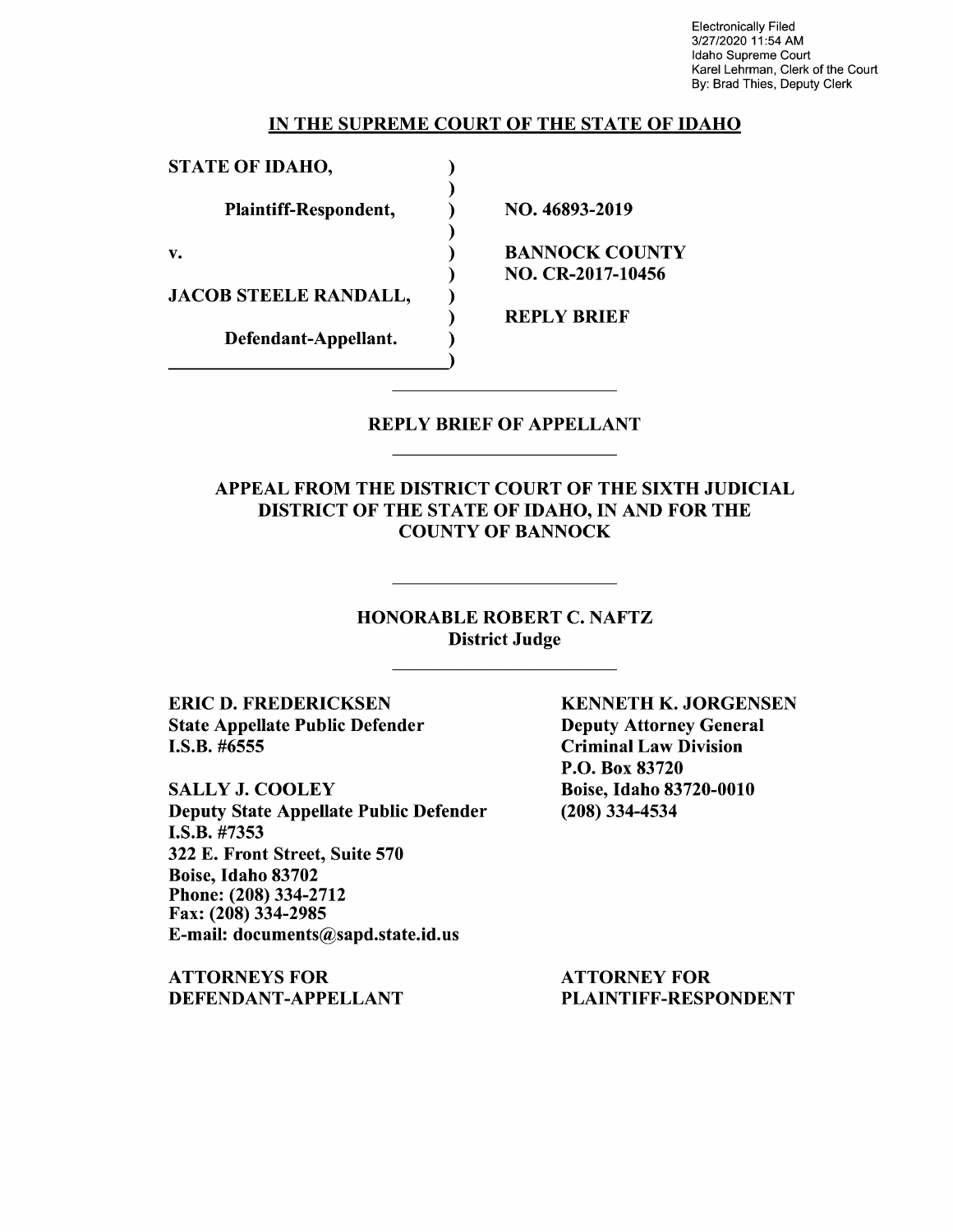# **TABLE OF CONTENTS**

| Statement of the Facts and                                                                                                                                                                                             |
|------------------------------------------------------------------------------------------------------------------------------------------------------------------------------------------------------------------------|
|                                                                                                                                                                                                                        |
|                                                                                                                                                                                                                        |
| The District Court Erred When It Denied Mr. Randall's<br>I.                                                                                                                                                            |
| A. The District Court Erred In Denying Mr. Randall's Motion To Suppress<br>Because The Dog's Entry Into The Interior Of Mr. Randall's Car Absent<br>Probable Cause Constituted An Unlawful Search Where That Entry Was |
|                                                                                                                                                                                                                        |
|                                                                                                                                                                                                                        |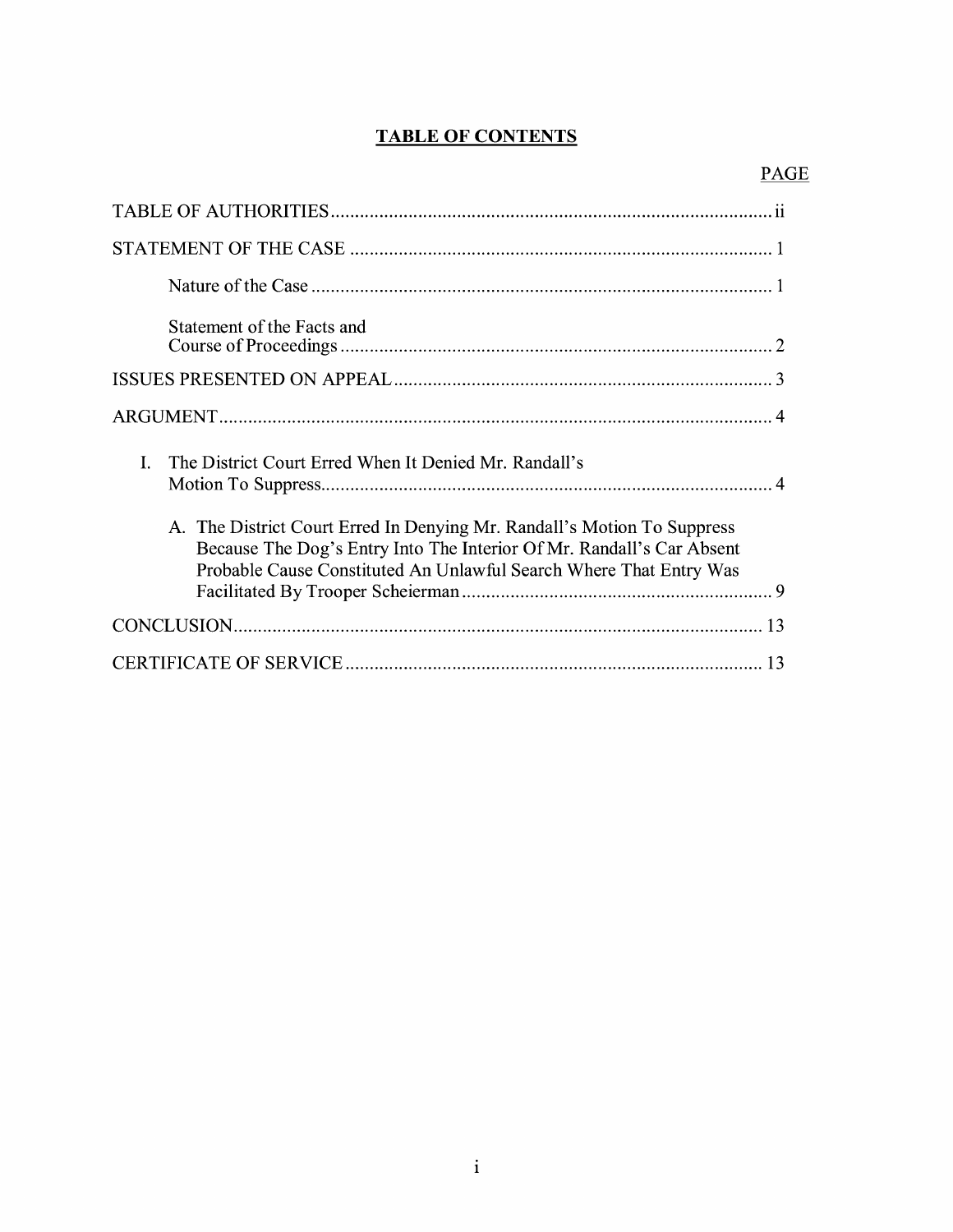# **TABLE OF AUTHORITIES**

# Cases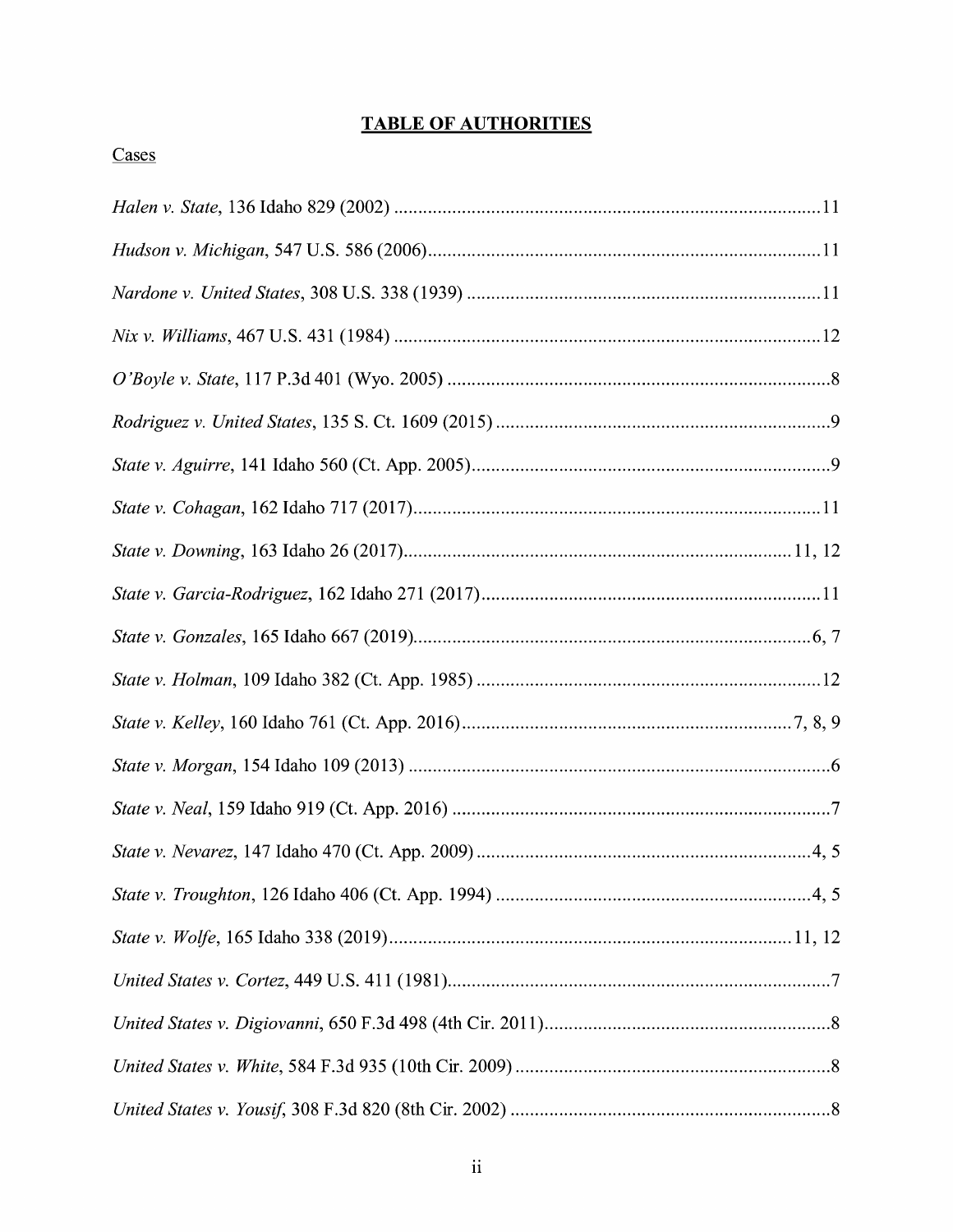| <b>Statutes</b>               |
|-------------------------------|
|                               |
|                               |
| <b>Additional Authorities</b> |
|                               |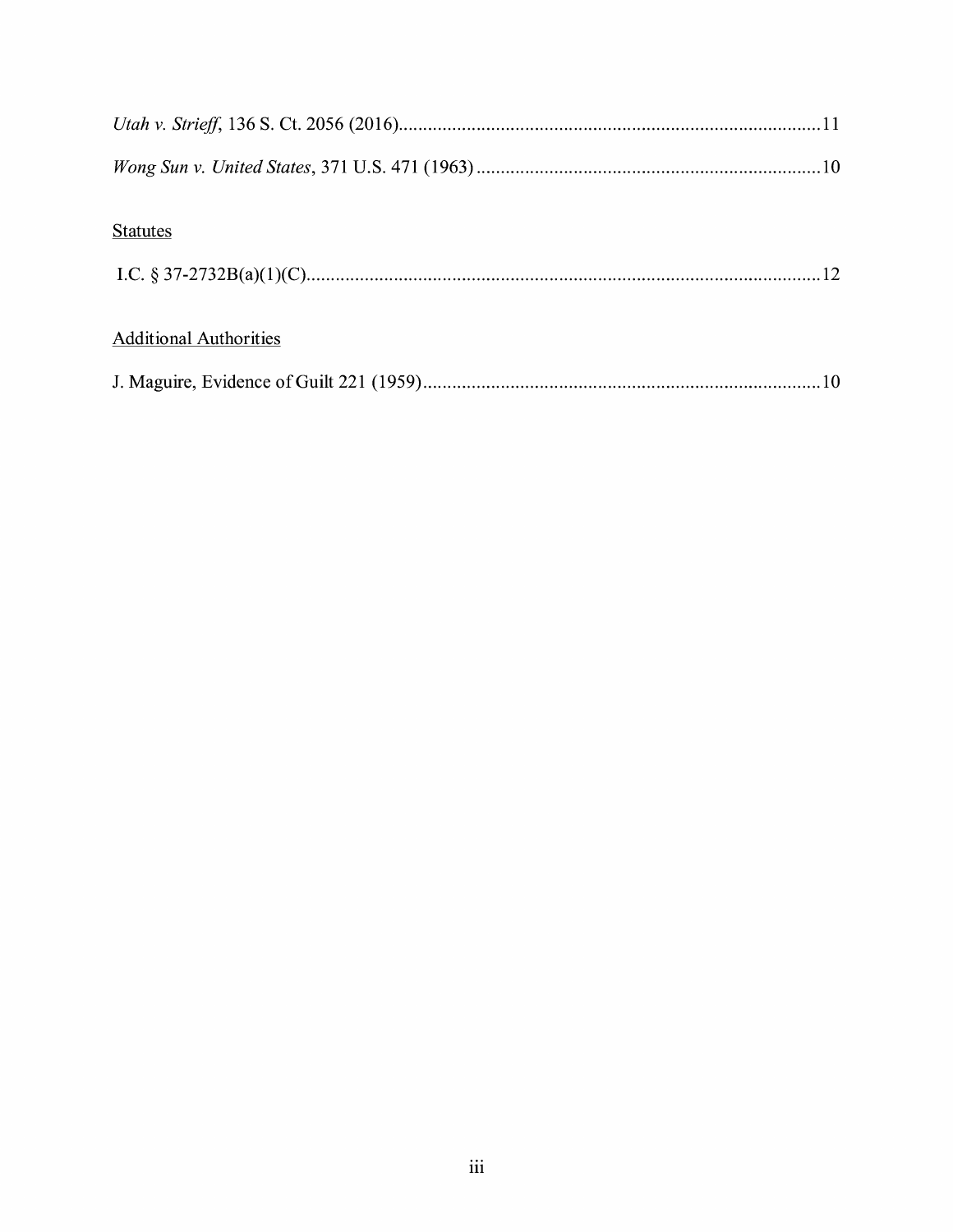#### STATEMENT OF THE CASE

### Nature of the Case

Jacob Randall entered a conditional guilty plea to one count of trafficking in marijuana preserving his right to appeal the denial of his motion to suppress. Mr. Randall asserts that his detention was unlawfully extended to allow a drug detection dog, "Bingo," to sniff his vehicle. Trooper Tyler Scheierman abandoned the purpose of the traffic stop when, absent reasonable articulable suspicion of criminal activity, he began questioning Mr. Randall about whether there were drugs in the car. He then instructed Mr. Randall to stand on the side of the road, led Bingo to the driver's side door, and then helped the dog through the open window. Without the boost from Trooper Scheierman, Bingo would not have been able to enter Mr. Randall's car through the window. Once inside the car, Bingo alerted. Mr. Randall also asserts that Bingo's entry into the open car window prior to any probable cause, facilitated by Trooper Scheierman, was an unlawful search and the evidence gathered should be suppressed.

Further, Mr. Randall contends that his seven-year sentence, with three years fixed, represents an abuse of the district court's discretion, as it is excessive given any view of the facts.

This Reply Brief is necessary to address the State's new argument on appeal, its mischaracterization of Mr. Randall's purported nervousness, and its erroneous contention that Trooper Scheierman had a reasonable articulable suspicion of criminal wrongdoing because he believed Mr. Randall was trying to avoid police contact.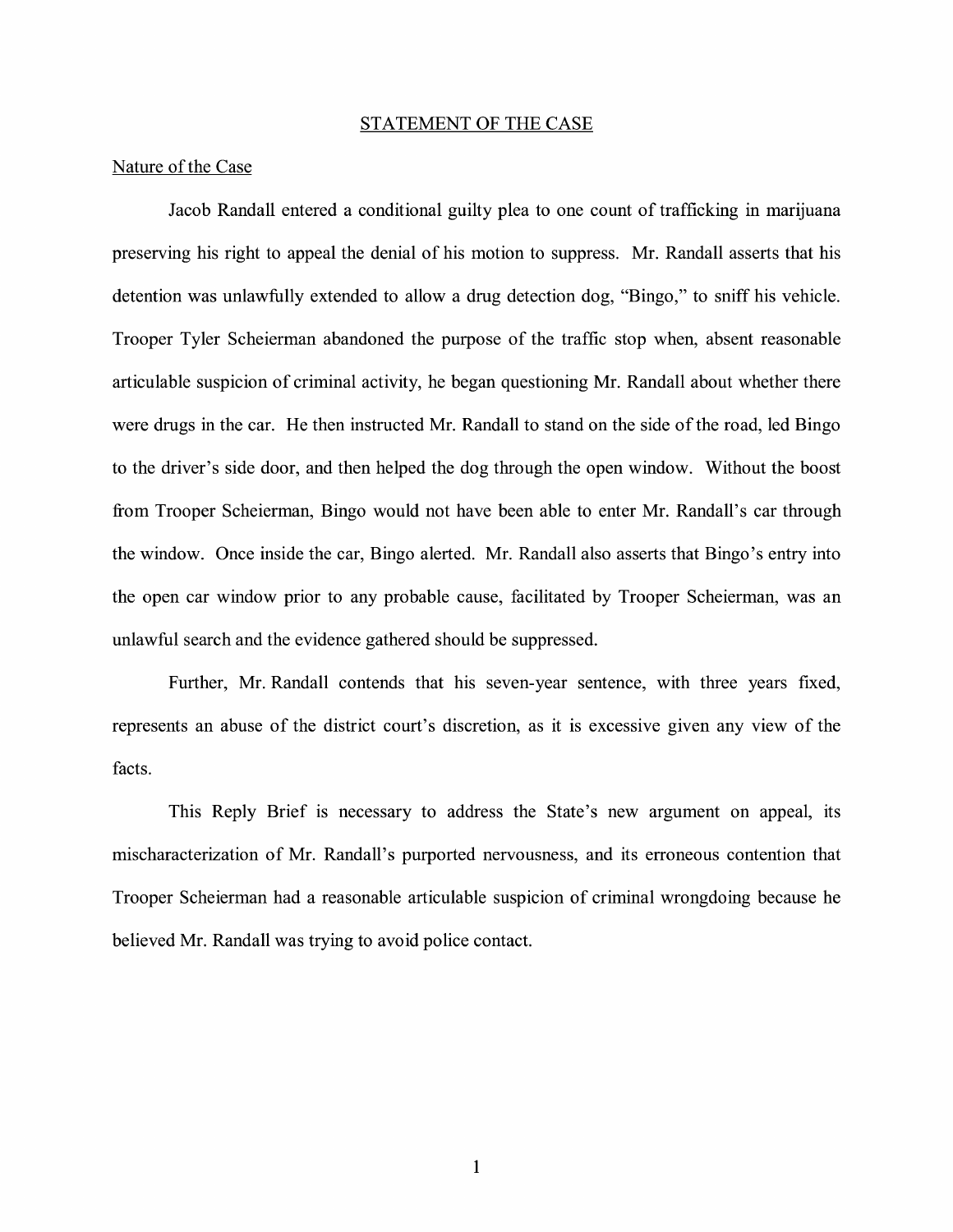# Statement of the Facts and Course of Proceedings

The statement of the facts and course of proceedings were previously articulated in Mr. Randall's Appellant's Brief. They need not be repeated in this Reply Brief, but are incorporated herein by reference thereto.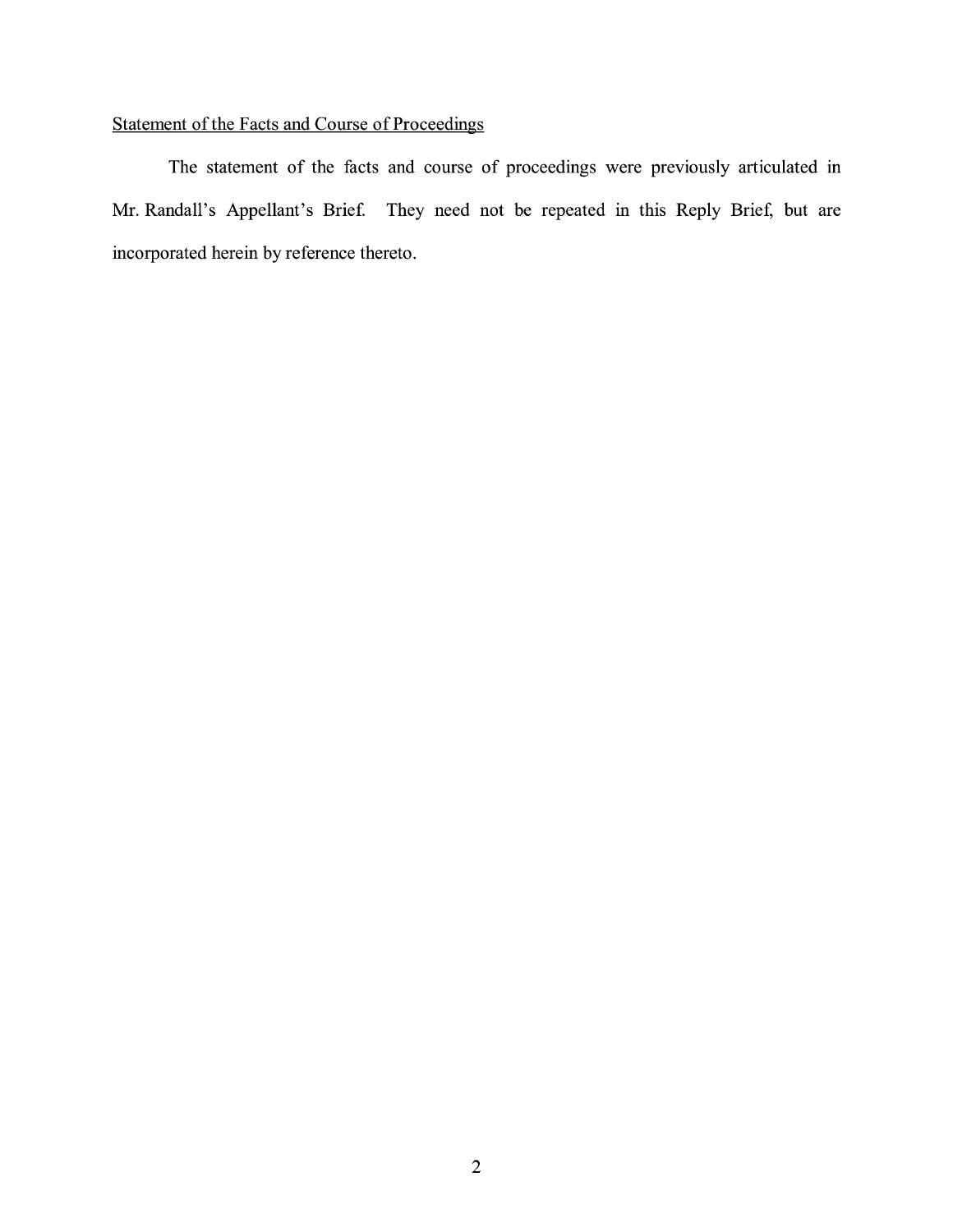## **ISSUES**

- I. Did the district court err when it denied Mr. Randall's motion to suppress?
- II. Did the district court abuse its discretion when it imposed a unified sentence of seven years, with three years fixed, upon Mr. Randall following his plea of guilty to trafficking  $\sin$  marijuana?<sup>1</sup>

<sup>&</sup>lt;sup>1</sup> Mr. Randall fully addressed his sentencing claims in his initial Appellant's Brief and the State's response does not merit further argument.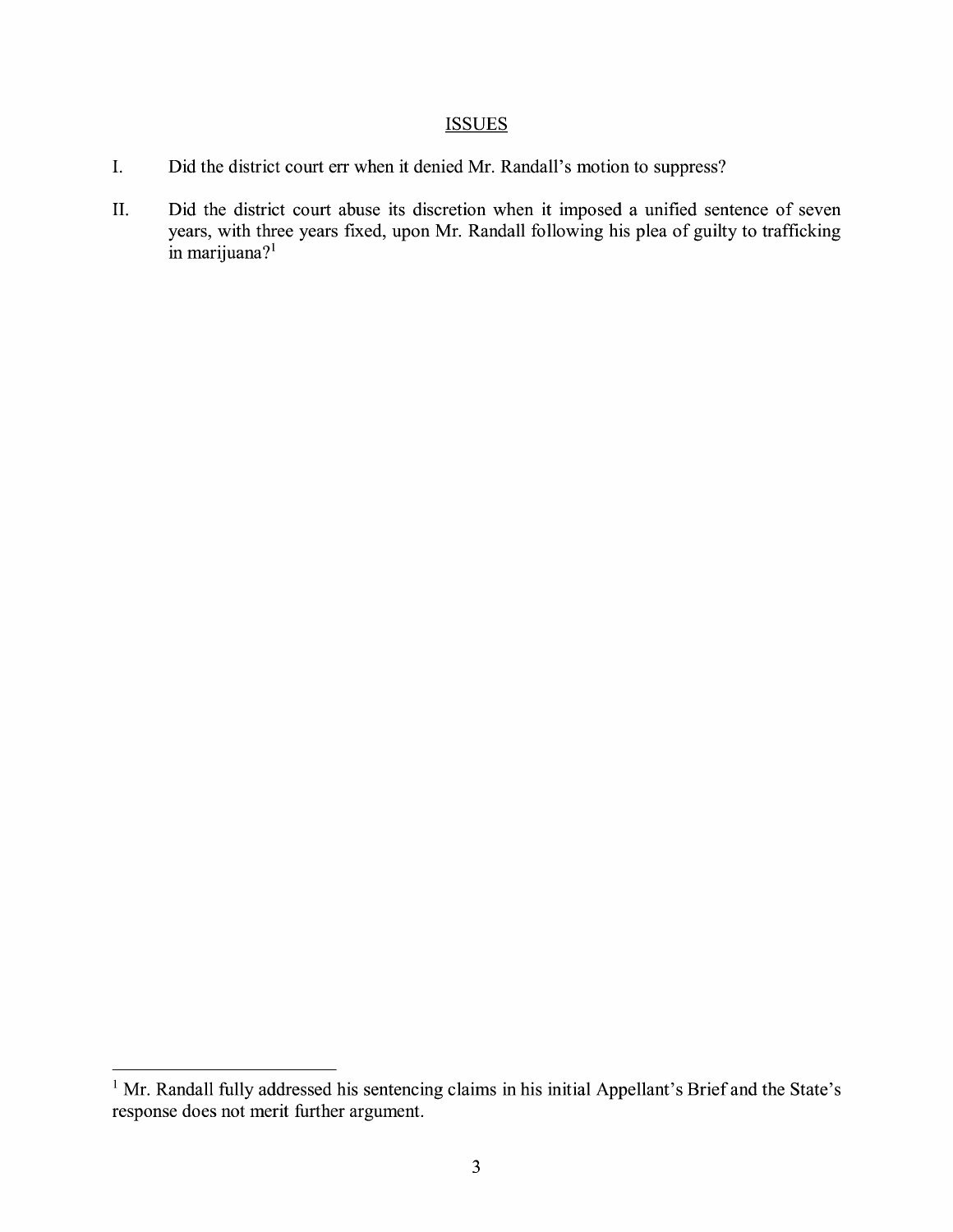#### ARGUMENT

#### The District Court Erred When It Denied Mr. Randall's Motion To Suppress

First, the State mischaracterizes Trooper Scheierman's testimony as stating Mr. Randall was "extraordinarily nervous" (Resp. Br., pp.2, 17), and exhibited "extreme nervousness" (Resp. Br., p.12). This claim is not based on facts in the record as the officer testified only that Mr. Randall was nervous, which he had also observed in drivers on normal traffic stops, and that Mr. Randall's "nervousness" increased when asked for more details about his travel plans.<sup>2</sup>  $(Tr, p.30, Ls.5-12; p.49, L.25 - p.50, L.4; p.71, L.16 - p.72, L.18; p.75, L.12 - p.76, L.8; p.78,$ Ls.4-18.) Nor did the district court find that Mr. Randall was "excessively" or "extraordinarily" nervous. *(See* R., pp.114, 119-20.)

The State claims that Mr. Randall's actions, of slowing his car upon seemg law enforcement, and of sitting "in an awkward manner with his face shielded from view" as he drove by the trooper, provided reasonable articulable suspicion of criminal wrongdoing. (Resp. Br., pp.11, 17.) In support of this notion, the State cites older Court of Appeals decisions. *(See*  Resp. Br., p.11 (citing *State v. Nevarez,* 147 Idaho 470, 475-76 (Ct. App. 2009)), and *State v. Troughton,* 126 Idaho 406, 410 (Ct. App. 1994).) However, these cases are distinguishable, and the State's arguments are controverted by more recent, controlling precedent.

In *Nevarez,* the officer heard from dispatch that a convenience store had just been robbed by two Hispanic individuals. 147 Idaho at 472. The officer watched traffic traveling on the highway coming from the direction of the convenience store, and when he passed the car containing the Hispanic defendants, the four people in the car exhibited "quite a bit of reaction"

 $2$  Although Trooper Scheierman testified that Mr. Randall's nervousness increased when being questioned about his travel plans, the trooper did not document any such "increased nervousness" in his police report. (Tr., p.78, Ls.4-18.)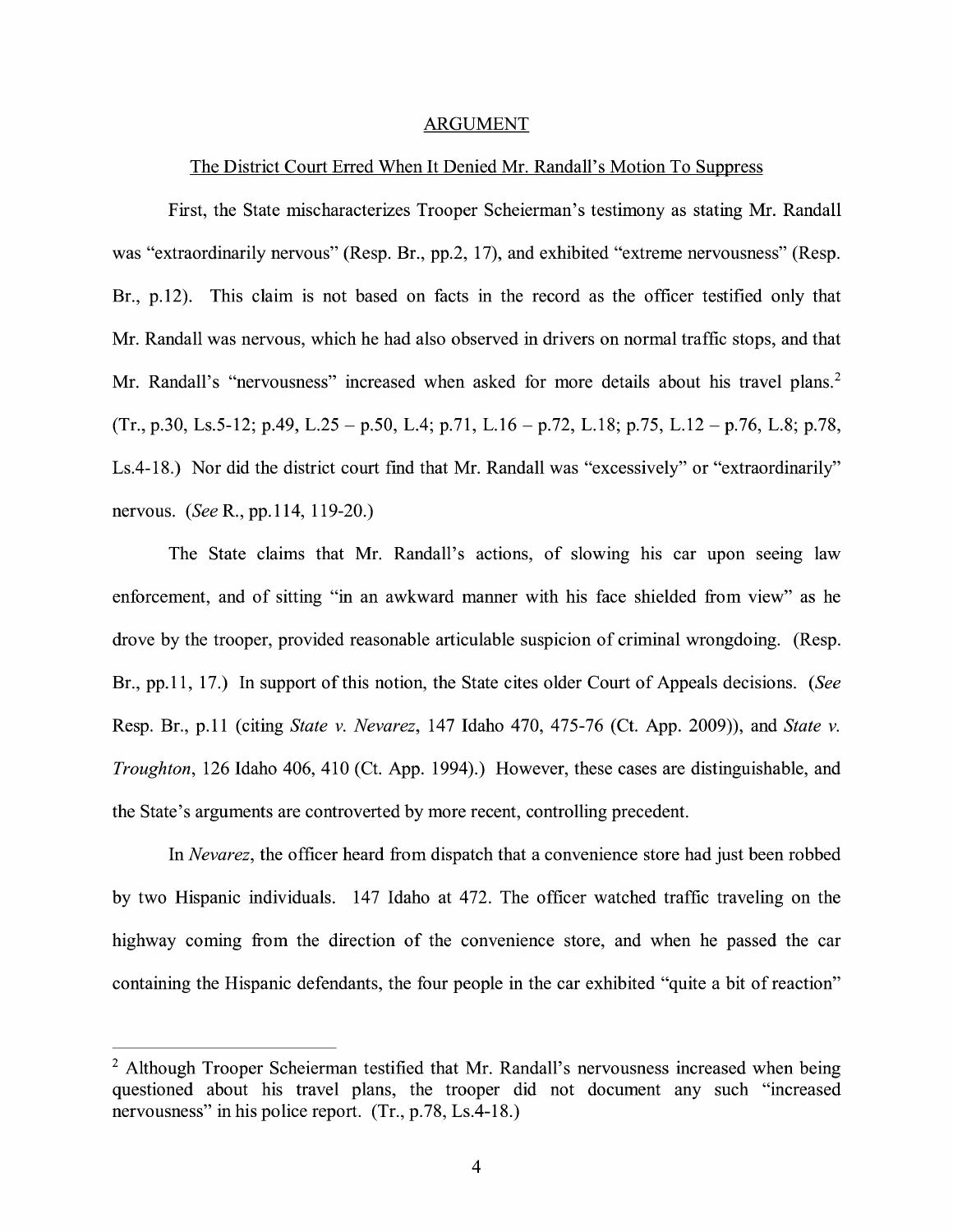upon seeing a police car, including looks of concern or exclamation and the individuals moved around in the car, as if hiding contraband or a weapon. *Id.* The driver was driving 13 miles per hour below the speed limit and was overly cautious in the employment of a tum signal, and the individuals in the car were sitting very low in their seats. *Id.* at 475. The Court concluded that, based on a totality of circumstances, the officer had reasonable, articulable suspicion that the individuals in the car were involved in the robbery of the convenience store. *Id.* 

*Troughton* was a case in which the officer, while speaking to the occupants of an unlawfully parked vehicle, saw open containers of alcohol. 126 Idaho at 410. Mr. Troughton, the passenger, covered his face when speaking to the officer, who recognized him, and knew he had provided a false name. *Id.* 126 Idaho at 408-10. The Idaho Court of Appeals held that under the totality of the circumstances, the initial investigatory stop and the following detention of the vehicle and of Mr. Troughton were reasonable. *Id.* 126 Idaho at 410. However, the *Troughton*  Court's findings regarding the face covering was combined with Mr. Troughton's providing a false last name, which formed a basis for reasonable suspicion. *Id.* Here, Trooper Scheierman testified that Mr. Randall's face was partially and temporarily obscured by his car's doorpost: "as he passed Trooper Scheierman, [the driver] sat in an awkward manner with his face shielded from view." (Resp. Br., p.11) (citing Tr., p.20, L.6 - p.21, L.11; p.45, L.11 - p.46, L.1.) Although the State focuses on Mr. Randall's conduct in initially driving by Trooper Scheierman (Resp. Br., p.11), the district court made no findings regarding any suspicion attaching to that conduct, even when considered with the totality of the circumstances. Despite the trooper's suspicion that Mr. Randall was trying to avoid him, the district court did not use these facts in formulating its conclusion that "Trooper Scheierman gained the reasonable suspicion necessary to expand the initial detention to a drug investigation" from information obtained during the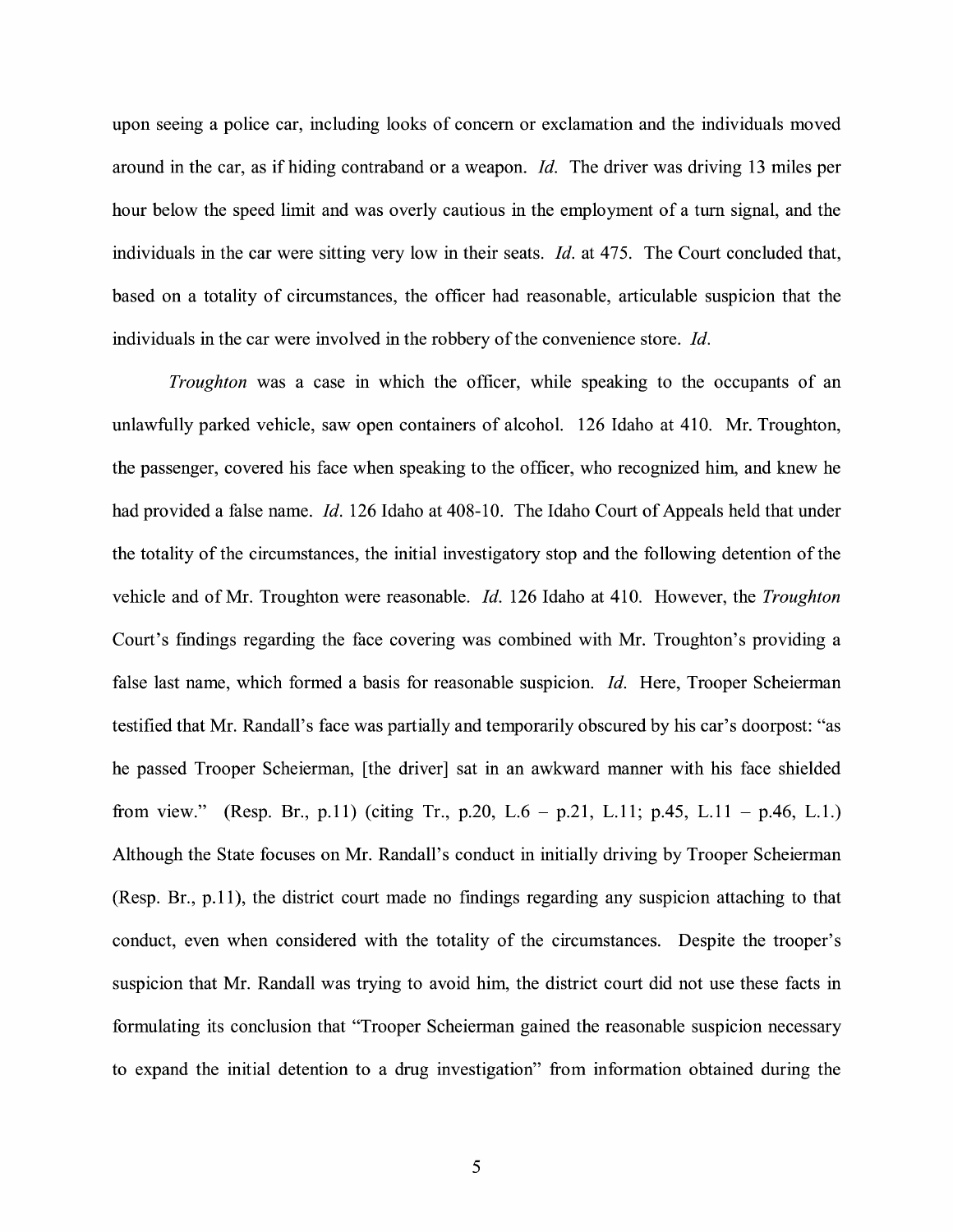encounter, not upon the moment he first saw Mr. Randall. (R., pp.122-23.) The district court reasoned:

[T]he totality of the circumstances surrounding the stop of the Defendant's vehicle show there were specific and articulable facts that justify the reasonable suspicion necessary to permit the investigative detention of the Defendant. For example, the Defendant appeared nervous and shaking. His travel plans were also suspicious and confusing based upon the Defendant's statements that he had taken a \$75.00 flight to Las Vegas and then spent over \$500.00 to rent a car to drive home to Minnesota. The Defendant also exhibited nervousness and changed his answer when questioned about whether he had visited anywhere else during his trip to Las Vegas.

(R., p.120.) However, these facts, even when considered in totality, support only a hunch.

In *State v. Morgan,* the Idaho Supreme Court held that an officer's belief that a driver is trying to avoid him, without factual justification, does not create reasonable articulable suspicion of criminal wrongdoing. 154 Idaho 109, 112 (2013). In *Morgan,* after the defendant made a series of four left-hand turns, the officer developed a belief that the driver may have been trying to avoid him. *Morgan,* 154 Idaho at 112. However, the Idaho Supreme Court held that the officer provided no factual justification for that belief, and "[ a ]bsent other circumstances, driving around the block on a Friday night does not rise to the level of specific, articulable facts that justify an investigatory stop." Id.

In late 2019, the Idaho Court of Appeals decided *State v. Gonzales,* 165 Idaho 667, 450 P.3d 315 (2019). In *Gonzales,* the driver of a parked car walked away from the officer and refused to speak to him. *Gonzales,* 165 Idaho at\_, 450 P.3d at 318. When the officer went back to her car, he observed the passenger was either lying on the back seat or on the floorboards, out of the line of vision of the police officer. *Id.* The Court of Appeals held that the passenger's conduct and appearance of avoiding police interaction, did not give rise to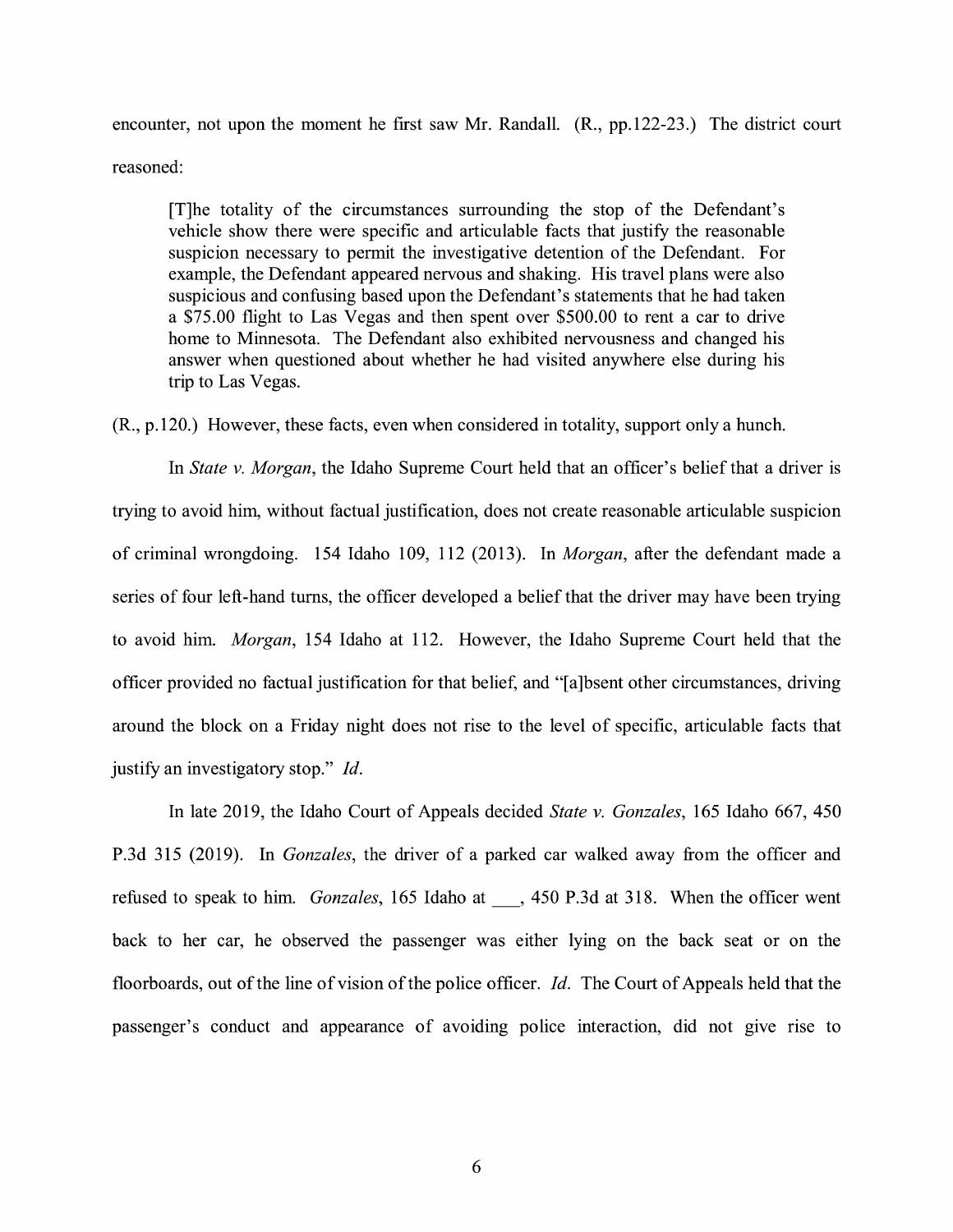reasonable, articulable suspicion of criminal wrongdoing. 450 P.3d at 322. The Idaho Court of

Appeals held:

While we agree that fmding an individual horizontal on the floor of a vehicle may be suspicious, without more it cannot be a sufficient basis on which an officer finds reasonable suspicion of criminal activity. The fatal flaws in the State's case are that [the officer] never *articulated* what *criminal* suspicion he had of Gonzales' behavior, other than the fact that Gonzales was perhaps hiding from him. As we have iterated above, an officer must "have a particularized and objective basis for suspecting the particular person stopped of criminal activity." *United States v. Cortez,* 449 U.S. [411, 417-18 (1981)].

Gonzales, 165 Idaho at 774 (citations omitted). Similarly, Trooper Scheierman initially had a hunch that Mr. Randall was trying to avoid him, which was not tied to a particular criminal suspicion.<sup>3</sup>

In *State v. Kelley,* 160 Idaho 761 (Ct. App. 2016), the Idaho Court of Appeals concluded

that Mr. Kelley's nervous demeanor—avoiding eye contact, trembling, and a pulsating artery,

even combined with a story that the car Mr. Kelley was driving belonged to his friend and he

was traveling from Oregon to Nebraska to return the car were not circumstances which "justified

the officer's suspicion that Kelley was involved in criminal activity." *Id.* 160 Idaho at 764. The

Court held:

Kelley's nervousness, evidenced by lack of eye contact, trembling, and pulsing carotid artery, is of limited significance in establishing the presence of reasonable suspicion. *See State v. Neal,* 159 Idaho 919, 924, 367 P.3d 1231, 1236 (Ct. App. 2016) (holding "[a] nervous demeanor during an encounter with law enforcement is of limited significance in establishing the presence of reasonable suspicion because it is common for people to exhibit signs of nervousness when confronted with law enforcement regardless of criminal activity").

*Id.* 160 Idaho at 763.

As for Mr. Kelley's unusual travel itinerary, the Court reasoned:

<sup>&</sup>lt;sup>3</sup> Although Trooper Scheierman testified that he found the fact that Mr. Randall slowed down upon seeing the officer's patrol car parked by the side of the road was suspicious, thereafter the officer admitted that he himself slows down when he sees a law enforcement vehicle by the side of the road. *(See* Tr., p.47, Ls.8-21.)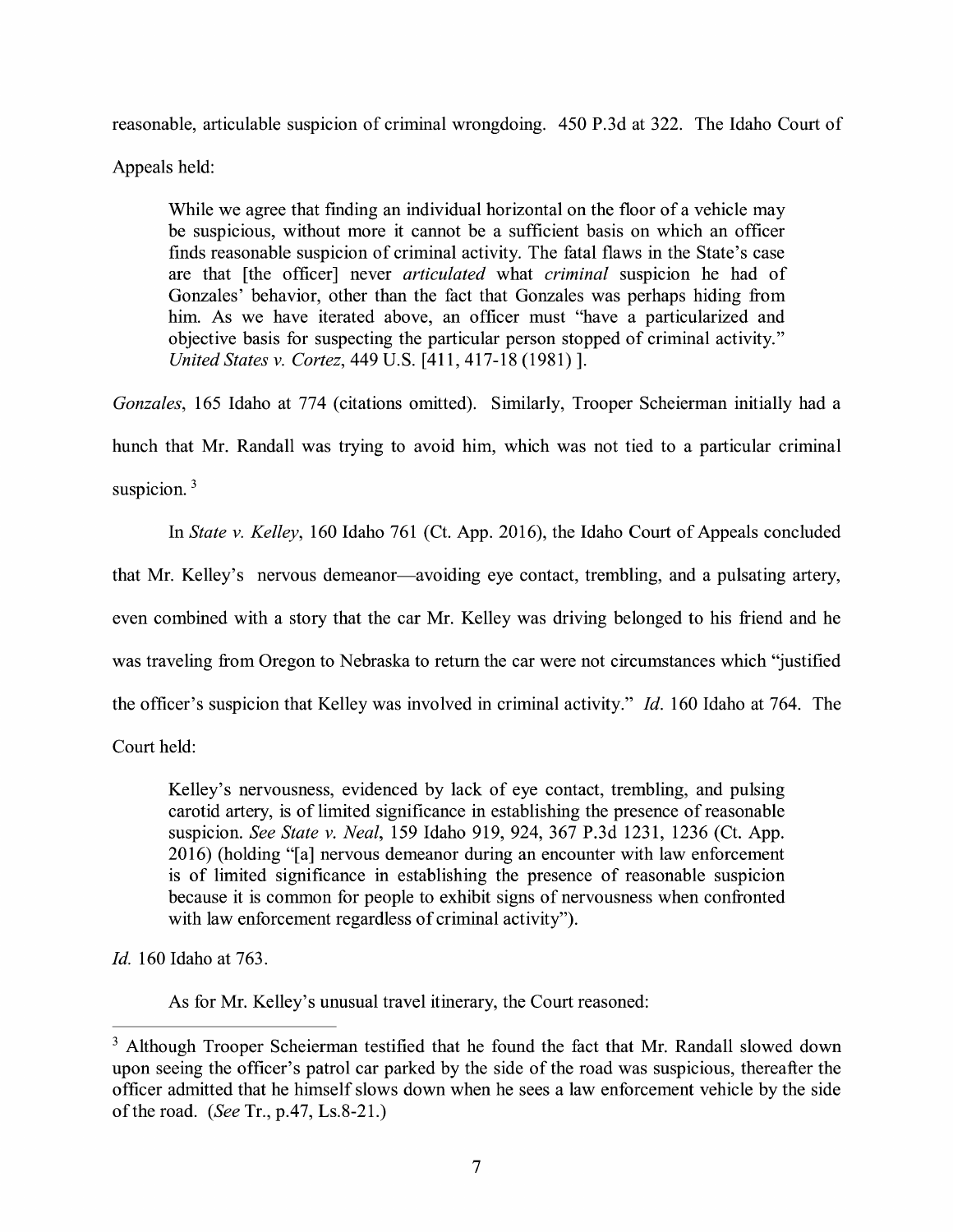Kelley's lawful, albeit unusual, travel itinerary is also not enough to establish reasonable suspicion. *See United States v. Digiovanni*, 650 F.3d 498, 512-513 (4th Cir. 2011) (holding that while an unusual travel itinerary, coupled with other facts, may support a finding of reasonable suspicion, facts such as an unusual travel itinerary, renting a car from a source state, and traveling on a known drug corridor, without more, does not create reasonable suspicion of criminal activity because it renders suspect a substantial portion of innocent travelers).

*Id.* 160 Idaho at 763.

The Court concluded that the route traveled also did not rise to reasonable suspicion:

Finally, Kelley's presence on I-84, a "drug-trafficking corridor," is insufficient to establish reasonable suspicion. Interstate 84 is the primary east-west interstate in this area and is used routinely by many innocent individuals who happen to be traveling from east to west, or vice versa, and wish to do so in a relatively quick and convenient manner. Using the only interstate freeway available, despite the fact that it may be used by individuals engaged in a whole host of criminal activity, cannot give rise to reasonable suspicion to search a vehicle as it would subject thousands of innocent travelers to an invasion of their privacy for no more of a reason than the use of the road. *See United States v. White,* 584 F.3d 935, 951-952 (10th Cir. 2009) (reasoning the probativeness of a particular defendant's route is minimal because officers have offered countless cities as drug source cities); *United States v. Yousif,* 308 F.3d 820, 829 (8th Cir. 2002) (holding traveling on a highway that was known to officers as a drug trafficking corridor cannot alone justify reasonable suspicion because too many people fit this description); *O'Boyle v. State,* 117 P.3d 401, 411 (Wyo. 2005) ("While we acknowledge the importance of drug interdiction, we are deeply concerned by the resulting intrusion [of searches justified based on our location along a nationally recognized drug trafficking corridor] upon the privacy rights of Wyoming citizens.").

*Id.* 160 Idaho at 763-64. Like the facts in *Kelley,* Mr. Randall's nervousness, travel plans, and beating artery do not equate to reasonable suspicion of drug activity. The car's "lived-in" look and an unconventional travel itinerary, or increased nervousness when asked additional questions about the areas traveled to, are not objective facts linking the travel plans or increased nervousness to drug activity. The State claims that Trooper Scheierman believed Mr. Randall's origin and destination were related to drug trafficking. (Resp. Br., pp.16-17.) However, similar to *Kelley,* Mr. Randall was traveling on the primary east-west interstate which was the quickest and most efficient means of traveling across the State of Idaho. (R., p.113.) "The use of a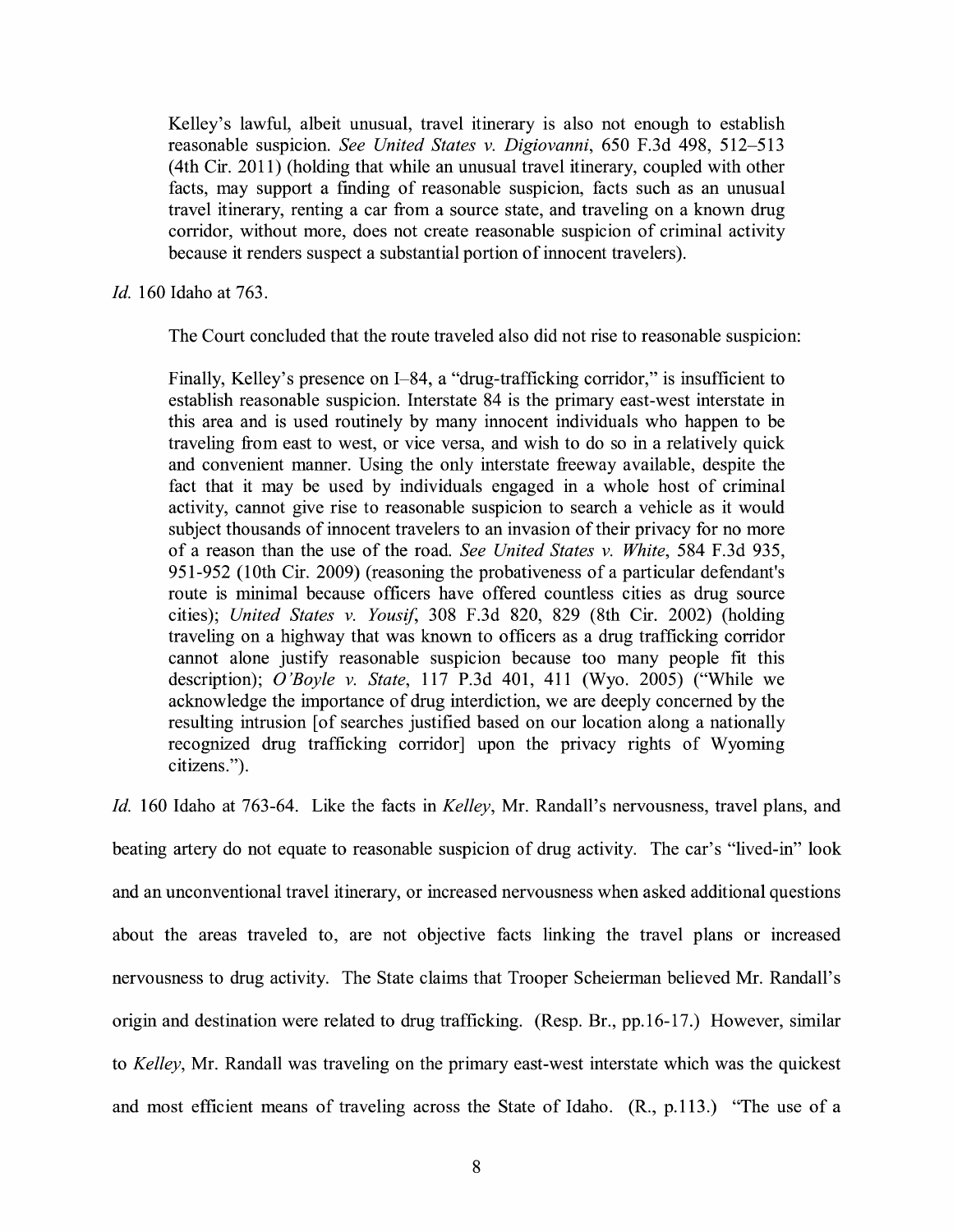commonly traveled road does not give an officer suspicion to prolong a traffic stop." *Kelley,* 160 Idaho at 764. "The officer's suspicion that Kelley's route from Oregon to Nebraska was somehow related to drug activity was nothing more than a hunch." *Id.* 

Because Trooper Scheierman prolonged the traffic stop for an unrelated purpose, a drug investigation, that investigation must be supported by a reasonable suspicion of drug-related criminal activity. *Rodriguez v. United States,* 135 S. Ct. 1609, 1615 (2015); *State v. Aguirre,* 141 Idaho 560, 564 (Ct. App. 2005). In light of the totality of the circumstances, the information known to Trooper Scheierman does not create a reasonable suspicion of drug-related criminal activity to justify the prolonged stop.

## A. The District Court Erred In Denying Mr. Randall's Motion To Suppress Because The Dog's Entry Into The Interior Of Mr. Randall's Car Absent Probable Cause Constituted An Unlawful Search Where That Entry Was Facilitated By Trooper Scheierman

The State concedes that Bingo only jumped halfway into the car (Resp. Br., pp.27-28), but claims that the circumstances of this case are unique such that the trooper's conduct was objectively reasonable (Resp. Br., pp.17-28).<sup>4</sup> The State also makes a new argument on appeal, one phrased as a "but-for" discovery exception. (Resp. Br., pp.18-20.) The State claims that even if Bingo's entry into Mr. Randall's car "was a Fourth Amendment violation, it was not the but-for cause of the discovery of the evidence Randall seeks to suppress." (Resp. Br., p.18.) The State asserts that Trooper Scheierman search the car and discovered the marijuana in the trunk only after Bingo alerted on the exterior of the trunk, *i.e.,* it was only the second alert, the one on

<sup>&</sup>lt;sup>4</sup> Mr. Randall's arguments regarding the dog sniff were fully discussed in Mr. Randall's Appellant's Brief and will not be reiterated herein. Mr. Randall submits this Reply Brief to address the State's new argument on appeal.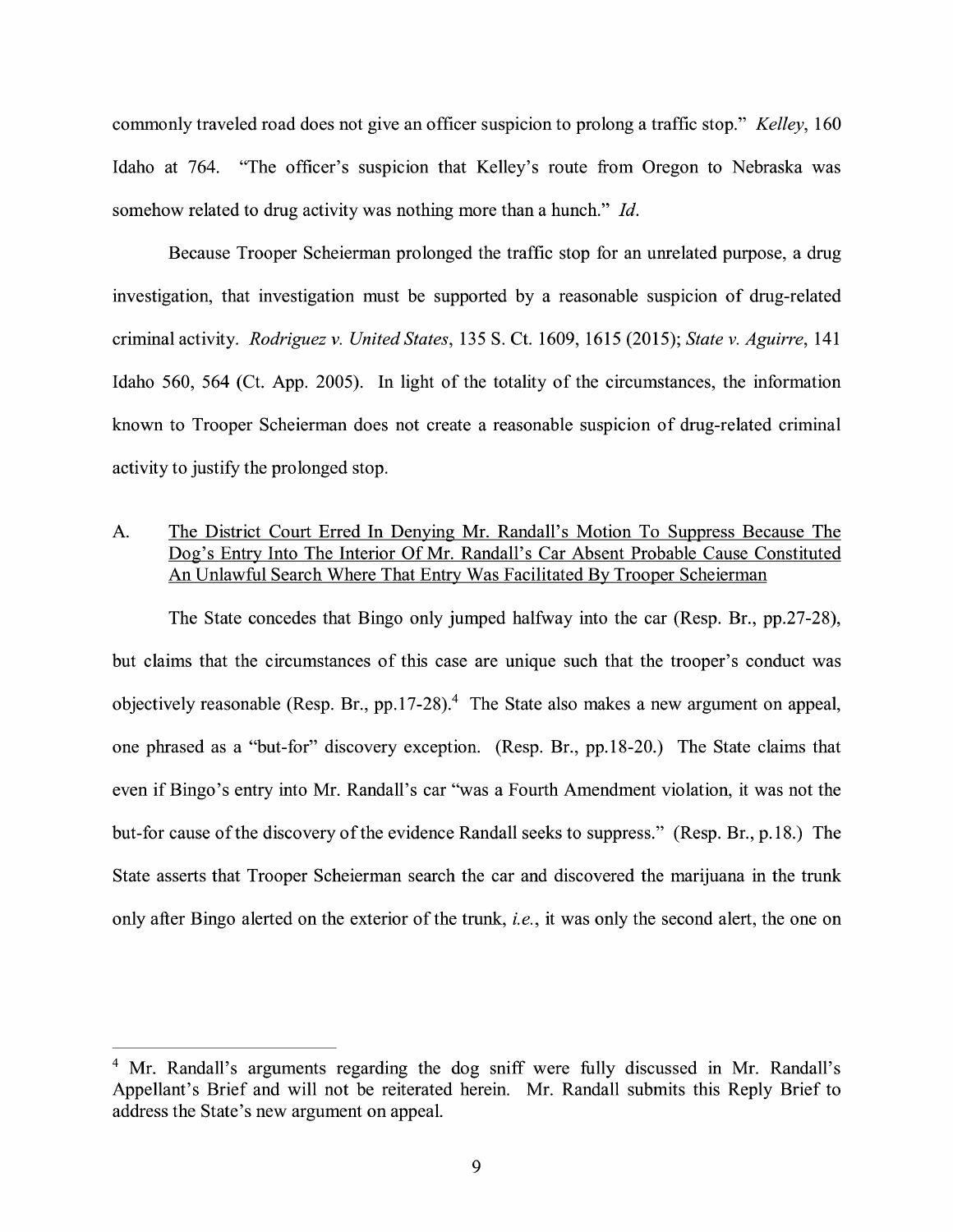the exterior, that provided the trooper with probable cause to search the car.<sup>5</sup> (Resp. Br., p.19.) Because of that alert," the State argues, "Trooper Scheierman had probable cause to search the car that was entirely independent of Bingo's entry." (Resp. Br., p.19.)

In making this new argument on appeal, the State neglects to mention the fact that the first time the dog alerted, it was inside Mr. Randall's car. (Resp. Br., pp.17-20.) The district court found:

After climbing into the car, the drug dog went to the backseat and signaled the detection of the smell of controlled substances. Trooper Scheierman then removed the dog from the interior of the car and had the dog sniff the exterior of the car where the dog also alerted to the trunk.

(R., p.123.) The State appears to be arguing that the first alert was irrelevant; that Trooper

Scheierman had probable cause to search the car after the dog's *second* alert on the vehicle.

(Resp. Br., p.19.) Such an assertion is preposterous and unpreserved for argument on appeal.

In a sly attempt to avoid issue preservation requirements, the State phrases its argument

without using the legal terminology for the well-known exceptions to the exclusionary rule. In

*Wong Sun v. United States,* the United States Supreme Court stressed that evidence that has been

illegally obtained need not always be suppressed:

We need not hold that all evidence is "fruit of the poisonous tree" simply because it would not have come to light but for the illegal actions of the police. Rather, the more apt question in such a case is "whether, granting establishment of the primary illegality, the evidence to which instant objection is made has been come at by exploitation of that illegality or instead by means sufficiently distinguishable to be purged of the primary taint."

371 U.S. 471, 487-88 (1963) (quoting J. Maguire, Evidence of Guilt 221 (1959)). But the State

has not argued those exceptions here.

 $5$  Trooper Scheierman testified that he saw Bingo alert in the backseat of the car.  $(1/25/18)$ Tr., p.36, Ls.13-19.) He then got Bingo out of Mr. Randall's car and redeployed him to the outside of the car, "just for almost training purposes, because it really wasn't necessary...." (1/25/18 Tr., p.36, Ls.22-25.)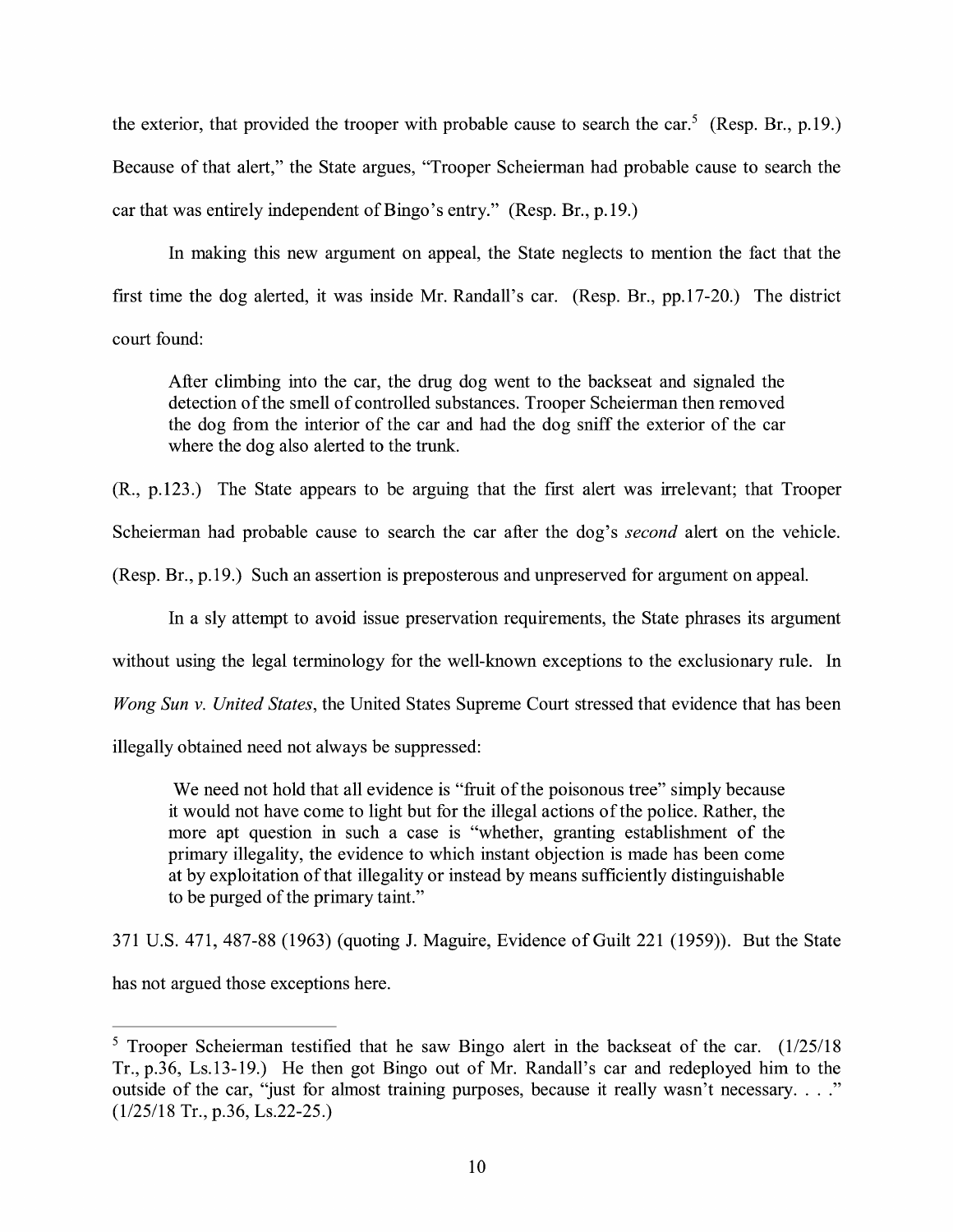Instead of arguing causation exceptions through attenuation, independent source doctrine, or inevitable discovery, the State crafts a new "but-for" exception. However, the State's new position was not taken or argued below and is thus not preserved for appellate review. *See State v. Garcia-Rodriguez,* 162 Idaho 271, 275 (2017) (holding "[i]ssues not raised below will not be considered by this court on appeal, and the parties will be held to the theory upon which the case was presented to the lower court."); *State v. Wolfe*, 165 Idaho 338, 3445 P.3d 147, 152 (2019) (same).

"When a warrantless search or seizure is challenged by the defendant, the State bears the burden to show that a recognized exception to the warrant requirement is applicable." *Halen v. State,* 136 Idaho 829, 833 (2002). One exception to the warrant requirement is the independent source exception. *State v. Downing,* 163 Idaho 26, 31 (2017). "[F]acts improperly obtained do not 'become sacred and inaccessible. If knowledge of them is gained from an independent source they may be proved like any others, but the knowledge gained by the Government's own wrong cannot be used by it' simply because it is used derivatively." *Nardone v. United States,*  308 U.S. 338, 341 (1939). Here, the evidence was not obtained from a source independent of the unlawful detention and dog sniff

Nor is the State's "but-for" exception an attenuation argument. Evidence is attenuated, allowing it to be admitted "when the connection between unconstitutional police conduct and the evidence is remote or has been interrupted by some intervening circumstance, so that 'the interest protected by the constitutional guarantee that has been violated would not be served by suppression of the evidence obtained." *Utah v. Strieff*, 136 S. Ct. 2056, 2061 (2016) (quoting *Hudson v. Michigan,* 547 U.S. 586, 591 (2006)); *State v. Cohagan,* 162 Idaho 717, 721 (2017). Here, the unconstitutional police conduct happed seconds before and/or was ongoing when the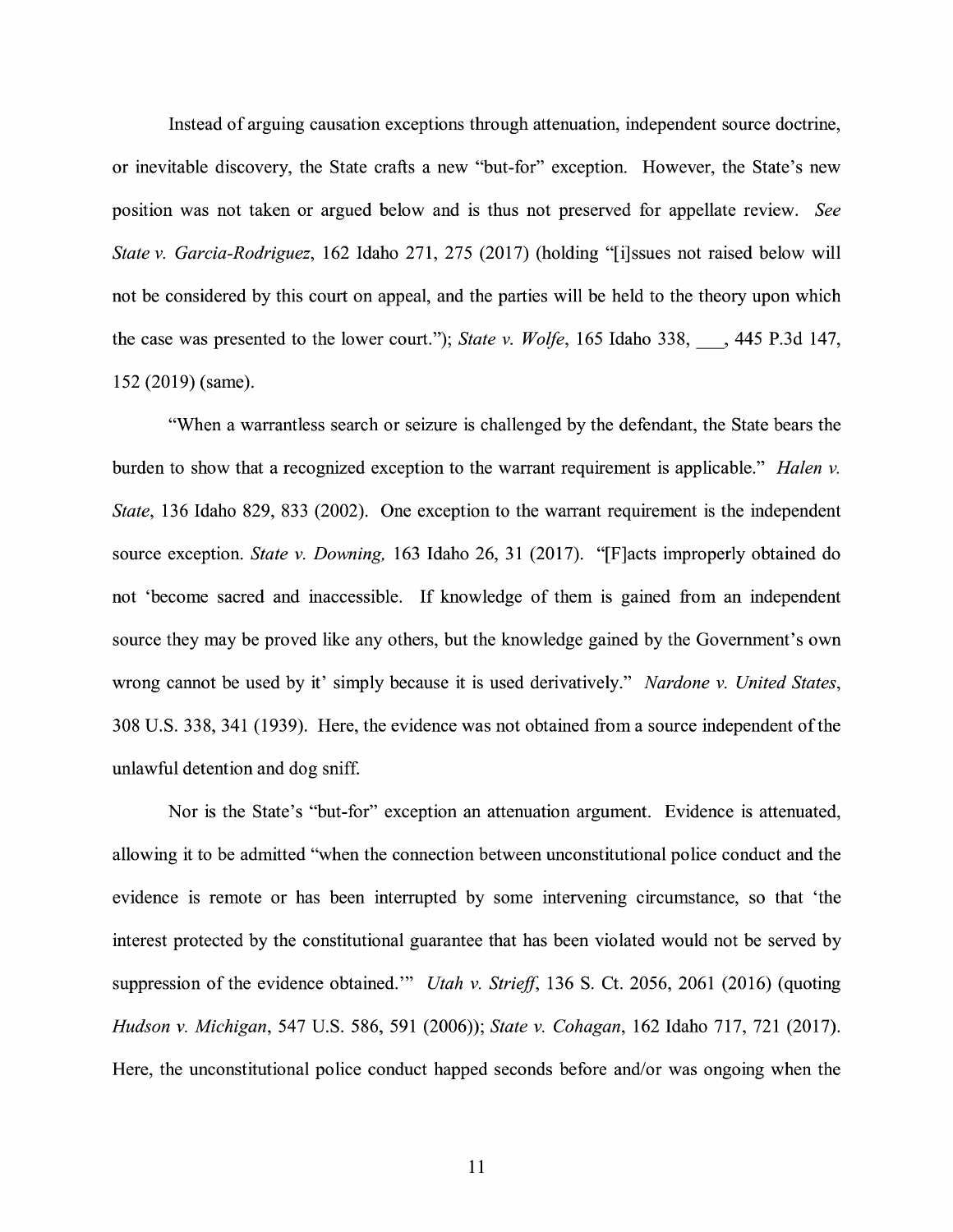exterior sniff occurred—the second positive indication was not attenuated from the first indication in the car or the unlawful extension of the traffic stop.

Perhaps the State's new "but-for" argument would best be classified as an inevitable discovery argument, but even this assertion falls flat, preservation problems notwithstanding. The inevitable discovery doctrine provides:

If the prosecution can establish by a preponderance of the evidence that the information ultimately or inevitably would have been discovered by lawful means . . . then the deterrence rationale has so little basis that the evidence should be received. Anything less would reject logic, experience, and common sense.

*Nix v. Williams,* 467 U.S. 431, 444 (1984). However, "[t]he doctrine must presuppose inevitable hypotheticals running in parallel to the illegal actions, not in series flowing directly from the officers' unlawful conduct." *State v. Downing,* 163 Idaho 26, 32 (2017). "The [inevitable discovery] doctrine 'is not intended to swallow the exclusionary rule whole by substituting what the police should have done for what they really did.' " *Id.* ( quoting *State v. Holman,* l 09 Idaho 382, 392 (Ct. App. 1985)). Here, the State failed to demonstrate that legitimate means would have inevitably led to Mr. Randall's arrest for violation of I.C. § 37-2732B(a)(1)(C), and thus the exception does not apply in this case.

In *Wolfe,* the Idaho Supreme Court refused to consider the State's independent source doctrine argument, finding it was not asserted below and thus not properly preserved for appeal. 445 P.3d at 152. The Court explained:

Further, although independent source and attenuation are similar doctrines, it cannot be said that raising one necessarily implicates the other. While these exceptions, as well as the inevitable discovery exception, all concern the causal relationship between an unconstitutional act and law enforcement's later discovery of evidence, their relationship is not so indistinguishable that it creates an "all for one, one for all" method of argument. Should this be the case, there would be no need for three distinct exceptions. The fact that each exception is analyzed under a different test supports this conclusion.